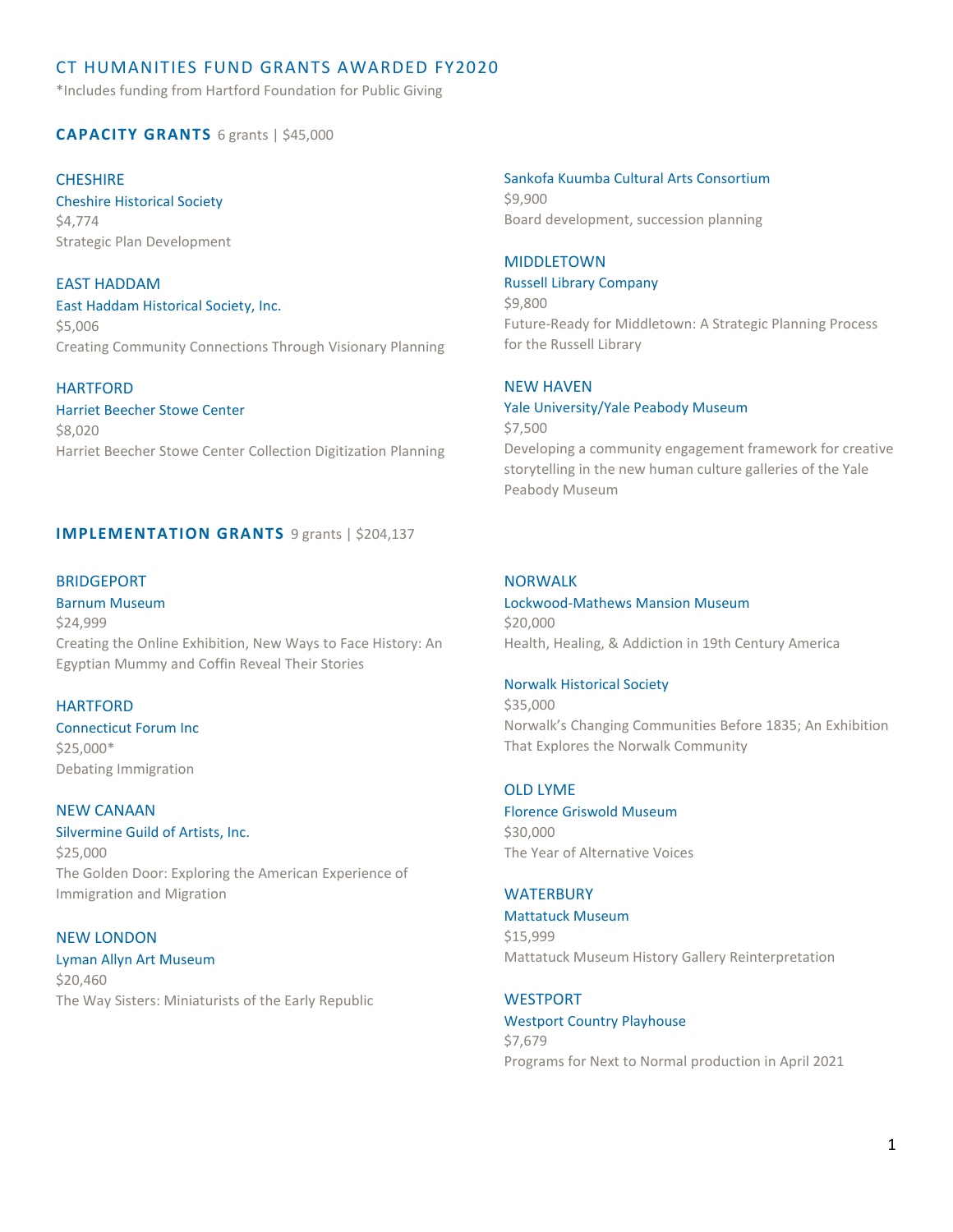# **PARTNERSHIP GRANTS** 6 grants | \$128,907

HARTFORD Connecticut Public Affairs Network \$7,500\* Connecticut's Kid Governor® 2019-20

\$25,000\* Connecticut History Day

### **MYSTIC**

Mystic Seaport Museum, Inc. \$23,907 Exploring Women's Suffrage: Connecticut Collections Alliance NEW BRITAIN

Connecticut League of History Organizations \$41,500 Connecticut League of History Organizations Partnership Grant 2020–2021

#### NEW HAVEN

International Festival of Arts & Ideas \$25,000 International Festival of Arts & Ideas - IDEAS on Democracy

# NEW LONDON

Connecticut Storytelling Center \$6,000 Sharing Connecticut Stories

# **PLANNING GRANTS** 7 grants | \$151,498 COS COB

# Greenwich Historical Society

\$22,248 Planning & Development of Exhibition on Sports and Athletic Pastimes in Greenwich

# **HARTFORD**

Connecticut Public \$20,000 Connecticut Public Sheff Documentary

#### LITCHFIELD

Litchfield Historical Society \$25,000 "To Come to a Land of Milk and Honey": Litchfield and the Connecticut Western Reserve

# NEW HAVEN

Arts Council of Greater New Haven, Inc \$24,875 Connecticut's Resilient Indigenous People

## Yale University/ Gilder Lehrman Center for the Study of Slavery, Resistance, and Abolition \$25,000

Planning a Composite Curriculum: A Professional Development Program in African American and Latino Studies

# NORWALK

Stepping Stones Museum for Children \$25,000 We (Heart) America!: Phase 2

#### WEST HARTFORD

Elizabeth Park Conservancy \$9,375\* Preparing Historical and Humanities Content for the New Elizabeth Park Visitor's Center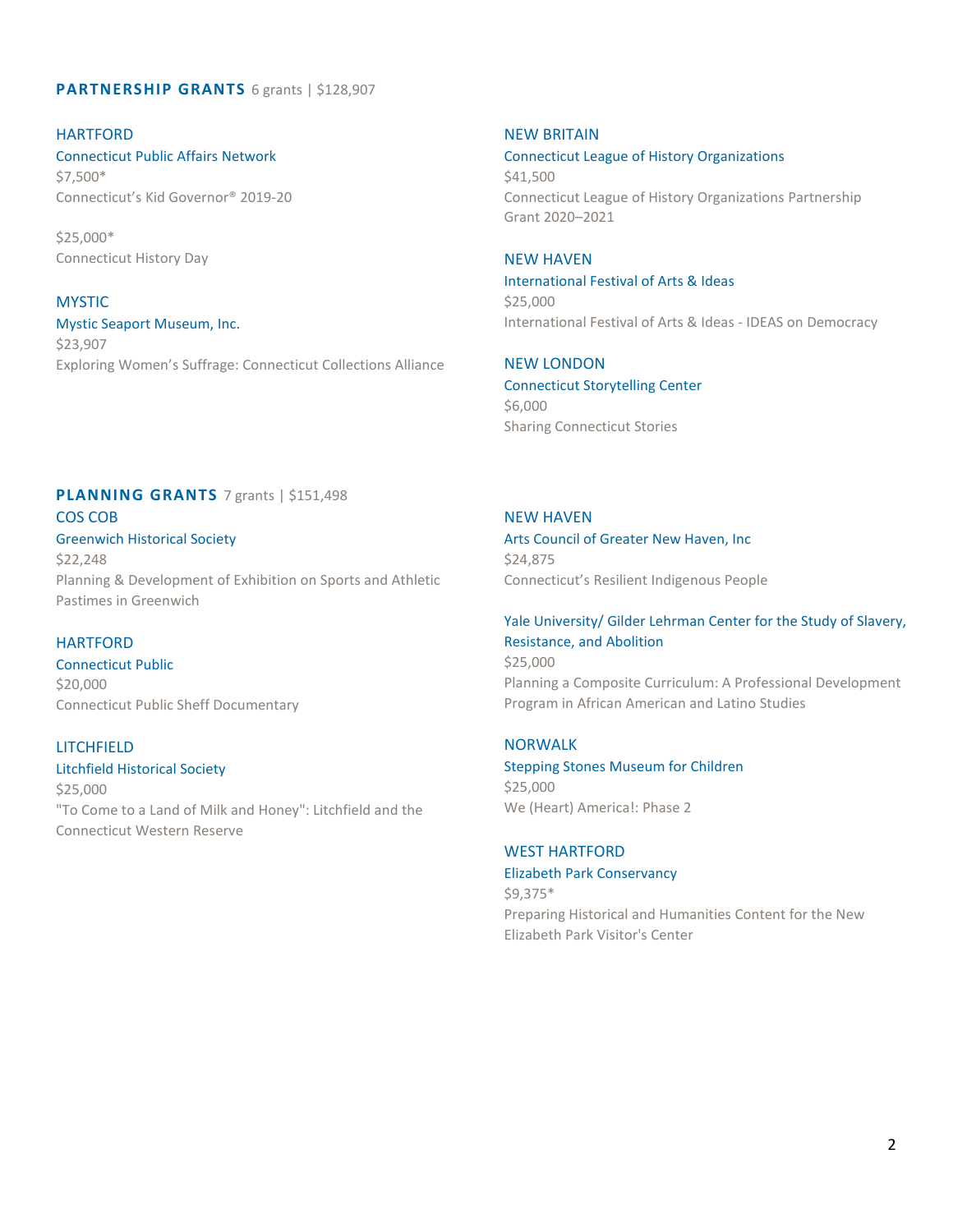# **QUICK GRANTS** 37 grants | \$134,258

AVON Avon Free Public Library \$4,030\* DEEDS NOT WORDS: 100 Years of the Vote for Women

# BRIDGEPORT

### Barnum Museum

\$4,000 Before the Afterlife: Exploring the Culture and Life of the Barnum Museum's Egyptian Mummy

#### Council of Churches of Greater Bridgeport/Hang Time

\$2,500 Her Time

# Klein Memorial Auditorium Foundation, Inc.

\$3,500 Frederick Douglass: An American Slave

# COS COB

Greenwich Historical Society \$4,999 Digital Exhibition Pilot Project: An Unfinished Revolution

### ELLINGTON

Ellington Historical Society \$4,899 History of Farming Exhibit

### FAIRFIELD

Fairfield Museum \$2,500 Voting Was Just the Beginning: 100 Years of Women Making History

#### **HAMDEN**

### Quinnipiac University/ Ireland's Great Hunger Institute \$3,500

Oscar Wilde Revisited - Symposium: 'Being Wilde. the Importance of Oscar' Exhibition: 'Oscar Wilde and the Importance of Being Irish'

**HARTFORD** Charter Oak Cultural Center \$3,000\* The 1619 Project: Understanding the Legacy of Slavery

#### Connecticut Historical Society

\$4,521 Hidden Figures No More: Sharing New Research on

Connecticut's Women of Color and the Suffrage Movement \$4,729 CHS 3D Exhibit Tours

#### Connecticut Public Affairs Network \$2,500

The 2020 Census: Count me in!

### Harriet Beecher Stowe Center

\$4,664\* An Evening with David Blight. Frederick Douglass: Prophet of Freedom

# Mark Twain House & Museum

\$4,999 The Trouble Begins at 5:30 Lecture Series and Trouble at Home Conversations

### Everyday Democracy

\$4,899\* Civic Leadership and Organizing for Change in the 21st Century

# LITCHFIELD

#### Litchfield Historical Society

\$3,500 Antiquarian to Accredited: A Look Inside the Historical Society

\$4,845 By the Force of its Own Merits: Examining the Life and Legacy of the Litchfield Female Academy

# MADISON

# Madison Historical Society

\$4,999 Turning the Tide: Madison and COVID-19

# MIDDLETOWN

#### Russell Library Company

\$2,000 Common Ground 2019--The 11th Middletown International Film Festival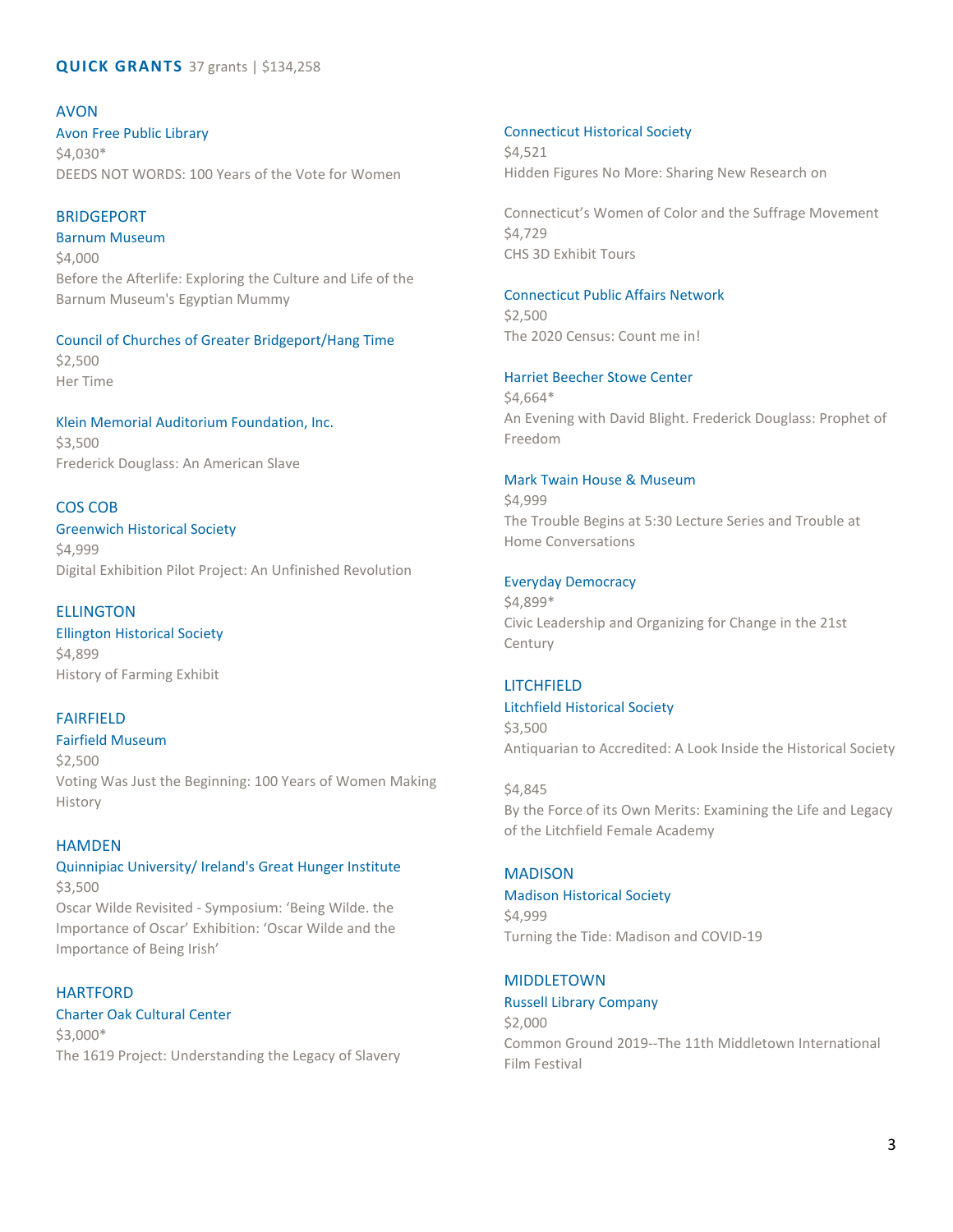# NEW BRITAIN

New Britain Museum of American Art \$2,000 Kara Walker: Harper's Pictorial History of the Civil War (Annotated) Programs

### NEW CANAAN

New Canaan Historical Society \$4,999 Glass House Presents

# NEW HAVEN

Artspace \$4,999 Revolution on Trial: May Day and The People's Art, New Haven's Black Panthers @ 50

#### CitySeed, Inc.

\$1,252 *We Are Not Princesses*: Sanctuary Kitchen Film Screening & Talk Back with Syrian Refugee Chefs

### RIDGEFIELD

# Ridgefield Historical Society

\$4,974 Votes for Women: Ridgefield Celebrates the 19th Amendment

### **STAMFORD**

Franklin Street Gallery \$4,900 Group Exhibition, *Otherwise Obscured: Erasure in Body and Text*

**STONINGTON** Stonington Village Improvement Association/ James Merrill House Committee \$2,435 The James Merrill Lecture Series

# **TERRYVILLE**

Terryville Public Library \$4,000 Plymouth, CT Community Reads

# **THOMPSON**

#### Town of Thompson CT

\$4,000 Thompson Connecticut Commemorates Six Months of Suffrage

## WASHINGTON DEPOT

After School Arts Program, Inc \$2,850 The Empathy Project (EP) – Meeting Hate with Humanity

#### **WATERBURY**

Mattatuck Museum \$2,500 Women's Suffrage @ The MATT

### WEST HARTFORD

Eric G Norfeldt School Parent Teacher Organization \$303 A Community Conversation on Gender

### Jewish Historical Society of Greater Hartford

\$2,024 Back to the Old Neighborhoods Tour

Noah Webster House & West Hartford Historical Society \$2,400\* Non-Native Control of Native Identity in Connecticut: A

#### **WESTPORT**

Historical Perspective

Westport Historical Society \$4,999 Westport In Focus: Long Lens Oral History Project

### Westport Library Association

\$4,999 WestportREADS *Westport's Suffragists—Our Neighbors, Our Crusaders*

#### WILTON

G B Cultural Foundation \$2,540 A Better Life in Georgetown

### **WINSTED**

Northwestern Community College Foundation \$3,500 The Art of Work in Community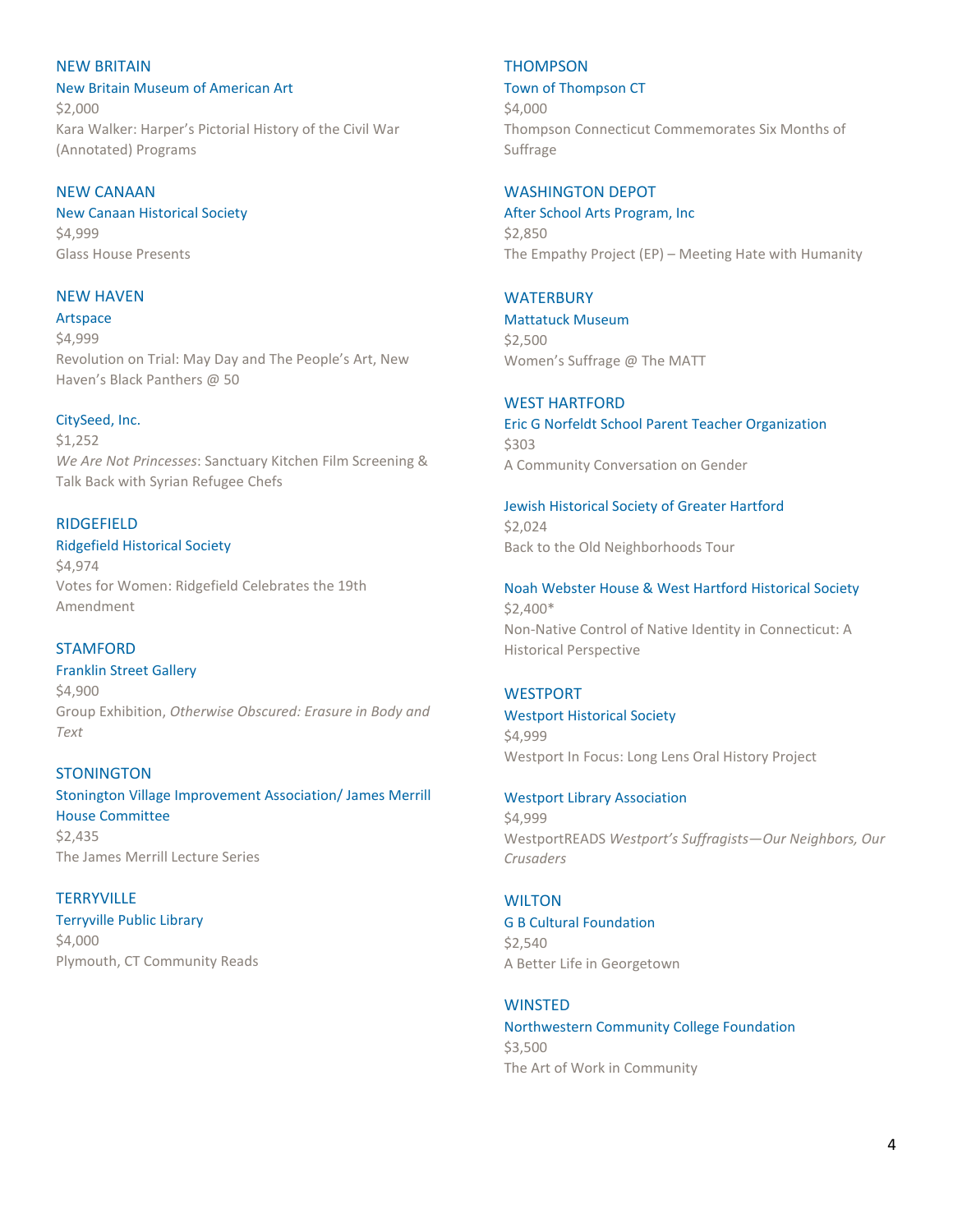# **CARES ACT HUMANITIES RELIEF GRANTS** 70 grants | \$478,467

BRIDGEPORT Mary and Eliza Freeman Center for History and Community, Inc. \$5,000

**BRISTOL** American Clock & Watch Museum \$10,000

**CHESHIRE** Cheshire Historical Society \$2,500

**CHESTER** Chester Historical Society \$2,500

**COLCHESTER** Colchester Historical Society \$2,500

COS COB Greenwich Historical Society \$15,000

DEEP RIVER Deep River Historical Society \$2,500

**ESSEX** Essex Historical Society \$5,000

FAIRFIELD Fairfield Museum \$15,000

FARMINGTON Farmington Village Green and Library Association \$5,000

**GLASTONBURY** Historical Society of Glastonbury \$5,000

**GREENWICH** Open Arts Alliance Inc. \$5,000

**GROTON** Avery-Copp Museum \$5,000

Bill Memorial Library \$3,467

**GUILFORD** Dudley Foundation \$2,500

Guilford Keeping Society \$2,500

The Dorothy Whitfield Historic Society, Inc. \$2,500

HADDAM Haddam Historical Society \$5,000

**HAMDEN** Community Mediation, Inc./ Students for Educational Justice \$10,000

Ireland's Great Hunger Museum \$10,000

**HARTFORD** Amistad Center for Art & Culture \$10,000

Connecticut Historical Society \$15,000

Harriet Beecher Stowe Center \$15,000

Mark Twain House & Museum \$15,000

Sankofa Kuumba Cultural Arts Consortium \$2,500

LEBANON Connecticut Daughters of the American Revolution \$2,500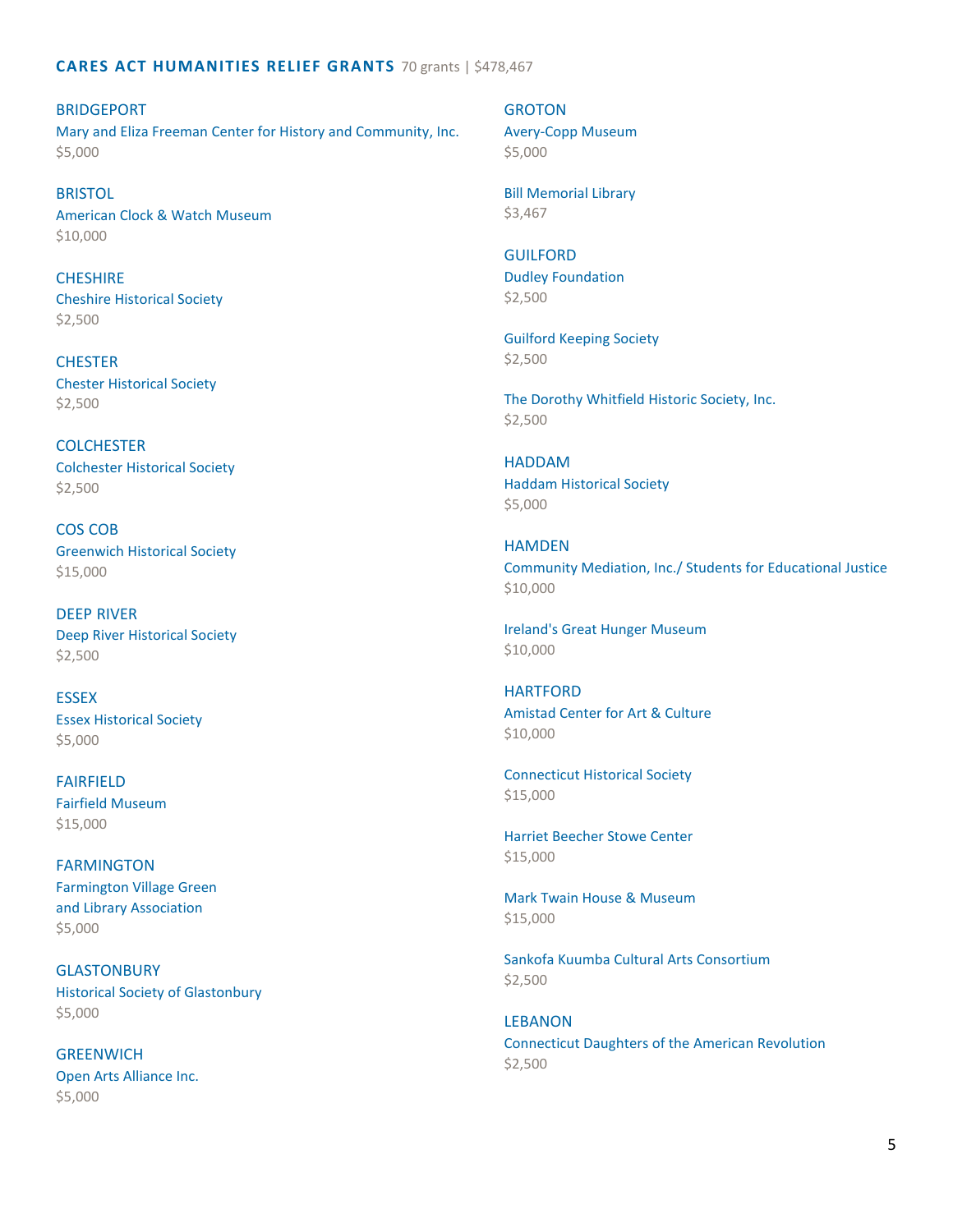Lebanon Historical Society \$10,000

**LITCHFIELD** Litchfield Historical Society \$15,000

MADISON Madison Historical Society \$5,000

MIDDLETOWN Middlesex County Historical Society \$2,500

**MYSTIC** Mystic Seaport Museum, Inc. \$15,000

NEW BRITAIN Connecticut League of History Organizations \$20,000

NEW HAVEN Connecticut Women's Hall of Fame \$10,000

Jewish Historical Society of Greater New Haven \$2,500

NEW LONDON New London Landmarks \$5,000

New London Maritime Society \$10,000

Thames River Heritage Park Foundation \$5,000

NORWALK Cultural Alliance of Fairfield County \$5,000

Lockwood-Mathews Mansion Museum \$10,000

Norwalk Historical Society \$5,000

**NORWICH** Norwich Historical Society \$2,500

Society of the Founders of Norwich \$2,500

OLD LYME Florence Griswold Museum \$15,000

ORANGE Orange Historical Society \$2,500

PORTLAND Portland Historical Society \$2,500

RIDGEFIELD Keeler Tavern Preservation Society, Inc. \$10,000

Ridgefield Historical Society \$2,500

SHARON Sharon Historical Society \$5,000

**SHELTON** Shelton Historical Society, Inc. \$2,500

**SIMSBURY** Simsbury Historical Society \$2,500

SOUTH WINDSOR Friends of Wood Memorial Library \$5,000

**STAMFORD** Stamford Historical Society \$5,000

**STONINGTON** Stonington Historical Society \$10,000